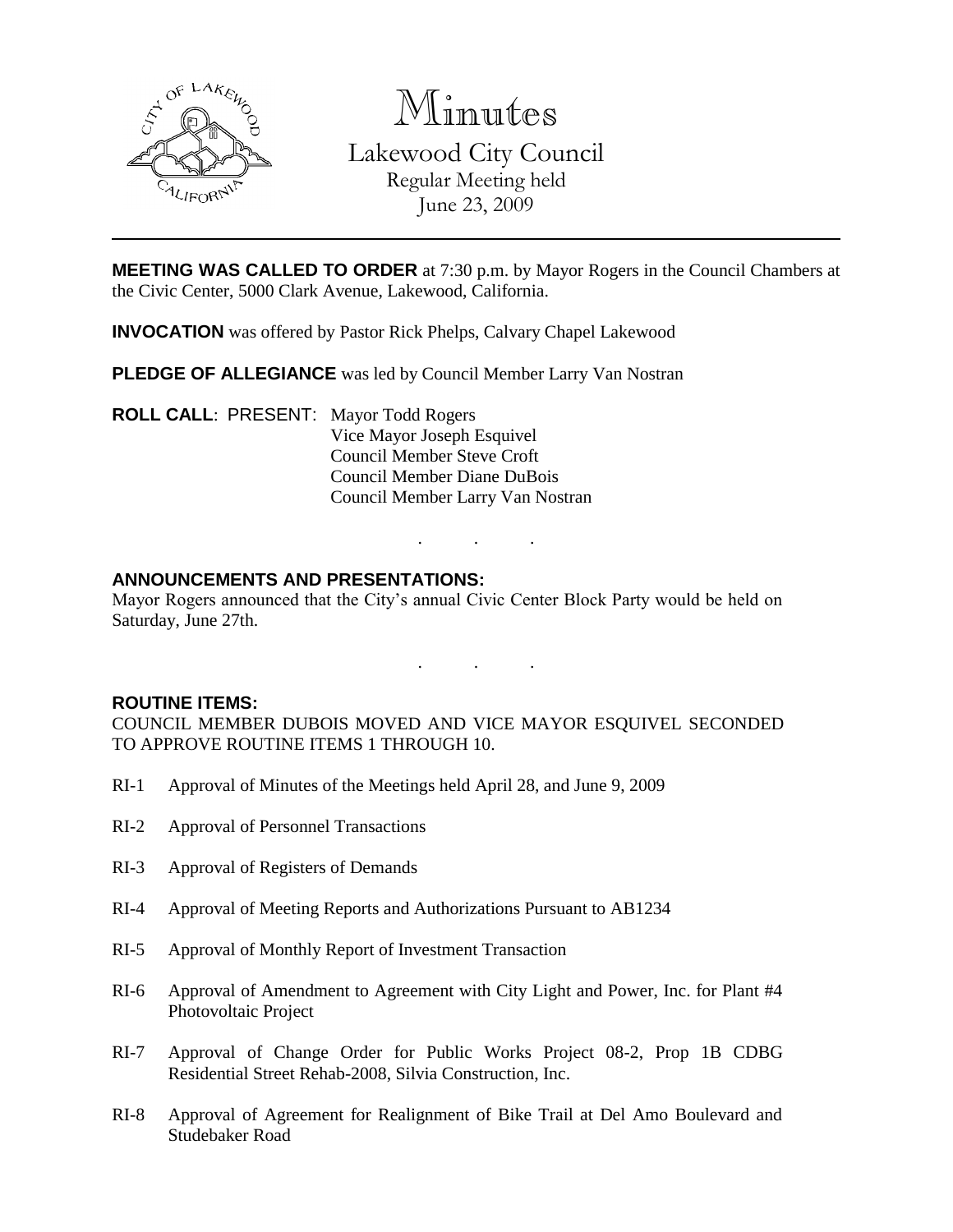### **ROUTINE ITEMS:** Continued

RI-9 Approval of Agreement to City-County Law Enforcement Services Agreement

RI-10 Approving Submittal of Funding Request for Justice Assistance Grant Program UPON ROLL CALL VOTE, THE MOTION WAS APPROVED:

AYES: COUNCIL MEMBERS: Van Nostran, DuBois, Croft, Esquivel and Rogers NAYS: COUNCIL MEMBERS: None

. . .

## **1.1 • BUDGET FOR FISCAL YEAR 2009-2010**

City Manager Howard Chambers displayed slides and gave a presentation on the proposed budget for fiscal year 2009-2010. He stated that budget preparation was a six-month process entitled "Planning for the future in difficult times." He noted that with the new economic challenges, even an adopted budget required constant re-evaluation. He thanked the Department Heads for their grasp of the process and what was necessary to achieve a workable budget, and for their creative and innovate suggestions. He commended the Administrative Services as, even with a number of staff changes in key positions and a relatively new computer system, they had produced the budget in a timely manner. He reviewed the challenges and changes experienced throughout the budget preparation process, including the rapidly increasing State deficit and worsening budget outlook; the housing crash; increasing unemployment; and declining sales tax revenues. He outlined the focus areas for the budget including: securing stable fiscal resources; growing the Lakewood economy; holding on to local authority; preserving Lakewood's infrastructure; meeting housing needs; preserving neighborhood quality of life; fostering a sense of community; protecting the environment; and keeping Lakewood safe. He also reviewed Revenues and Expenditures; Appropriations; City Operations; Contract Services; Revenues; a possible \$5.9 Million in Stimulus funding; proposed Capital Projects; and State Threats. He concluded by recommending that following a public hearing, the City Council take action through the resolutions and contracts presented, to adopt the proposed budget for fiscal year 2009-2010 in the amount of \$70,734,942.

Captain Christy Guyovich, Commander of the Lakewood Sheriff Station, stated that the Public Safety budget, as presented, would provide the necessary resources to keep Lakewood residents safe. She reported that the current proposed funding would allow for the continued deployment of Team Lakewood and their efforts to aggressively fight crime throughout the City. She noted that morale among the Team members was high and that they were proud to serve the residents of Lakewood. She also noted that Part I crime was down 17 percent.

Council Member Van Nostran commended the staff for the outstanding work on the budget. He noted that in an economic time when agencies across the nation were struggling, the staff had worked to put Lakewood in a position to continue to provide services for our residents.

Council Member DuBois stated the City Council felt fortunate to have staff that really wanted the best for Lakewood.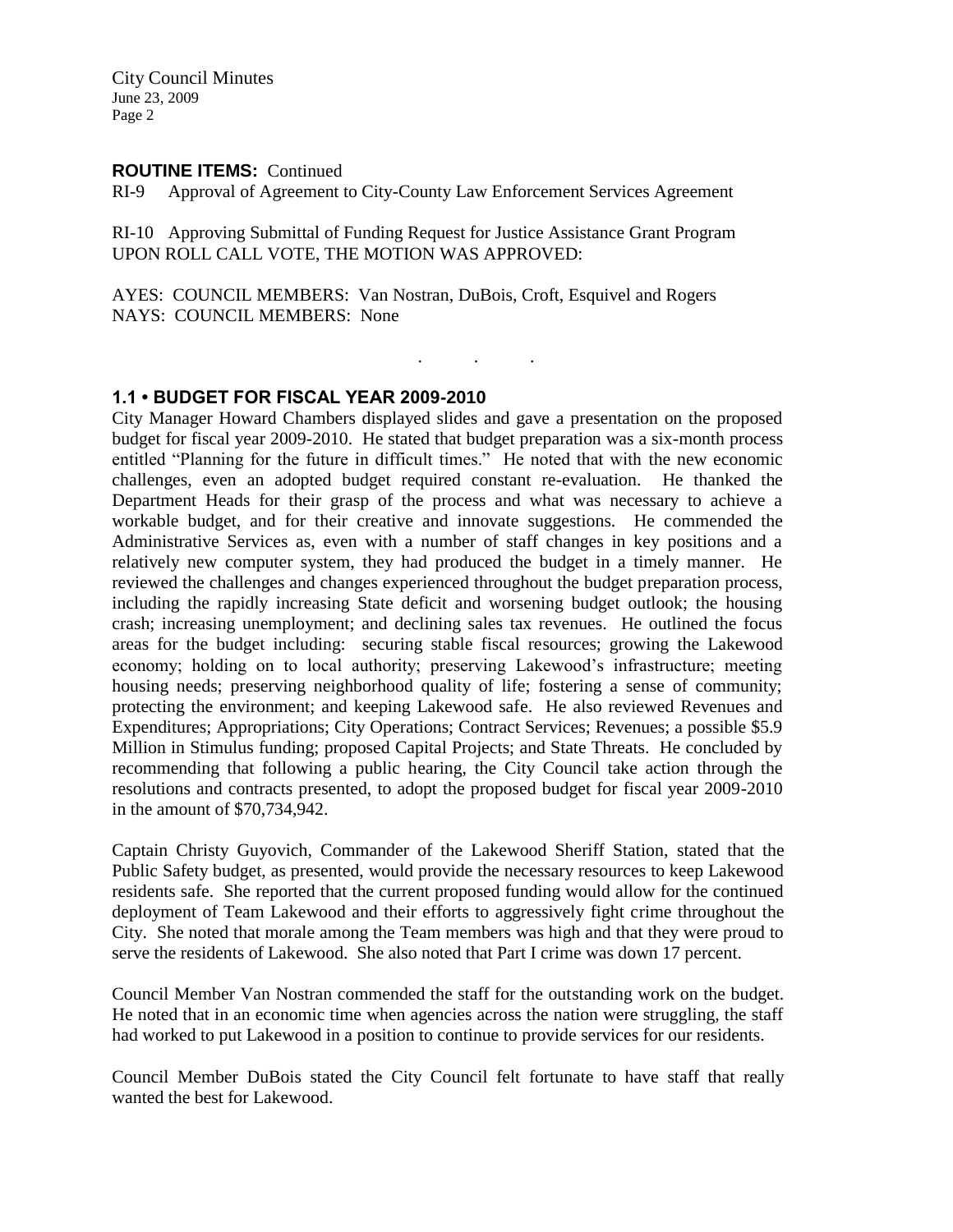# **1.1 • BUDGET FOR FISCAL YEAR 2009-2010** - Continued

Vice Mayor Esquivel remarked on the great job done on the budget, especially in light of the new members of the Executive Management Team.

Council Member Croft stated that the staff had done well to address the concerns raised by Council Members throughout the budget process. He further stated that hard work had gone into maintaining revenue sources and living within conservative means, so that when financial pressure was on there were fewer budgetary corrections needed.

Mayor Rogers acknowledged the efforts of previous City Council Members to establish Lakewood's long history as a fiscally conservative city. He thanked his colleagues for working to protect Lakewood's residents and the quality of life here. He also thanked Captain Guyovich and Team Lakewood for their dedication to residents' safety and for using the provided funding wisely. He noted that State government could learn a lot by following the example of local government.

Mayor Rogers opened the public hearing at 8:10 p.m. and called for anyone in the audience wishing to address the City Council on this matter. There was no response.

c. RESOLUTION NO. 2009-19; A RESOLUTION OF THE CITY COUNCIL OF THE CITY OF LAKEWOOD AMENDING THE BUDGET FOR FISCAL YEAR 2008-2009, AND AUTHORIZING THE APPROPRIATION OF RESERVE FUNDS INTO APPROPRIATE FUNDS AS OF JUNE 30, 2009

d. RESOLUTION NO. 2009-20; A RESOLUTION OF THE CITY COUNCIL OF THE CITY OF LAKEWOOD DETERMINING THE TOTAL ANNUAL APPROPRIATION SUBJECT TO LIMITATION OF THE CITY OF LAKEWOOD FOR FISCAL YEAR 2009- 2010

e. RESOLUTION NO. 2009-21; A RESOLUTION OF THE CITY COUNCIL OF THE CITY OF LAKEWOOD ADOPTING THE BUDGET AND APPROPRIATING REVENUE FOR THE FISCAL YEARS 2009-2010

1) RESOLUTION NO. 2009-22; A RESOLUTION OF THE CITY COUNCIL OF THE CITY OF LAKEWOOD AUTHORIZING THE DIRECTOR OF ADMINISTRATIVE SERVICES TO CERTIFY TO CITY LIGHT AND POWER LAKEWOOD, INC. THAT BASIC FEE PAYMENTS HAVE BEEN INCLUDED IN THE BUDGET

RESOLUTION NO. 2009-23; A RESOLUTION OF THE CITY COUNCIL OF THE CITY OF LAKEWOOD AUTHORIZING THE DIRECTOR OF ADMINISTRATIVE SERVICES TO CERTIFY TO CITY LIGHT AND POWER LAKEWOOD THAT BASIC FEE PAYMENTS HAVE BEEN INCLUDED IN THE BUDGET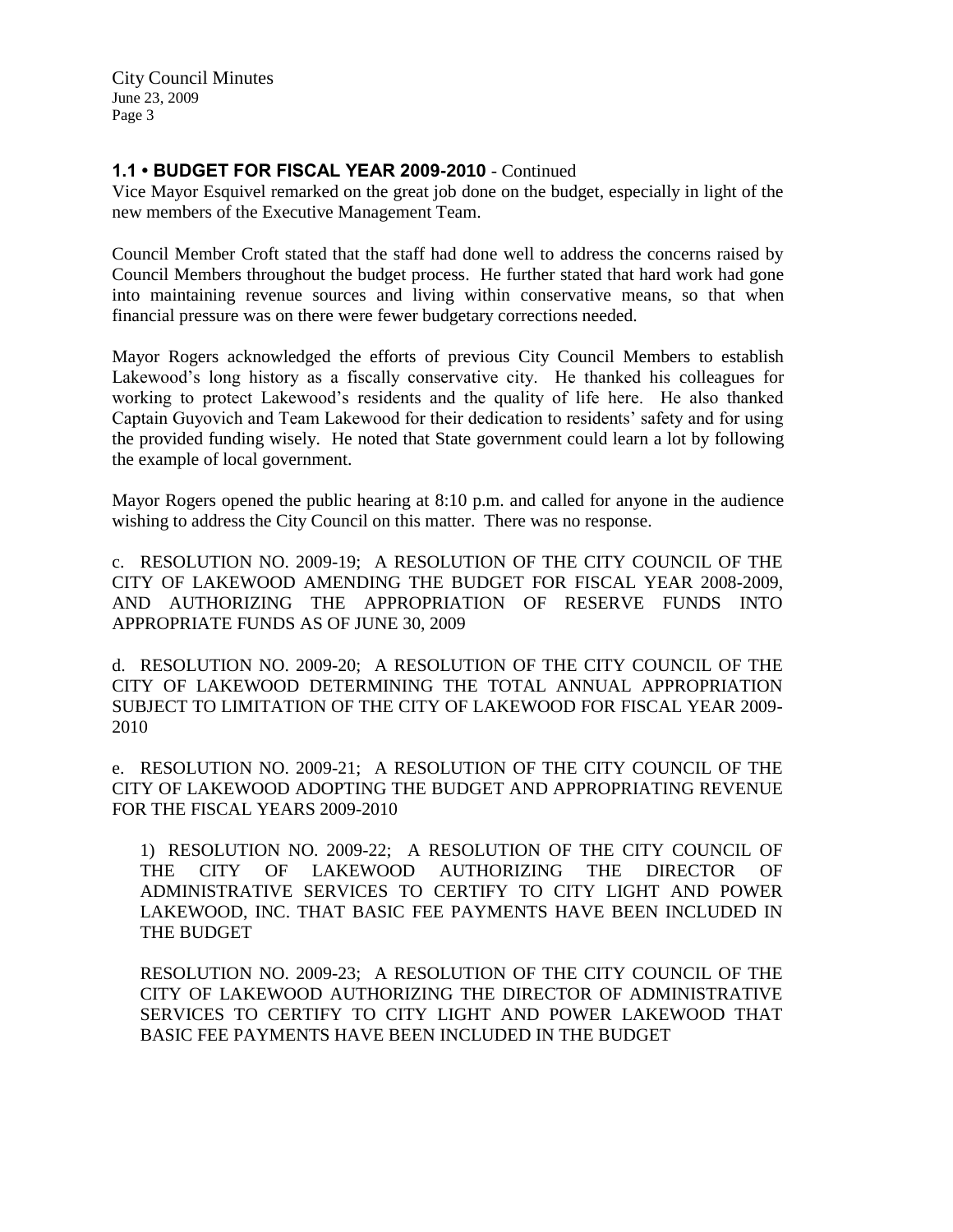#### **1.1 • BUDGET FOR FISCAL YEAR 2009-2010** - Continued

2) RESOLUTION NO. 2009-24; A RESOLUTION OF THE CITY COUNCIL OF THE CITY OF LAKEWOOD AMENDING RESOLUTION NO. 2002-38 PERTAINING TO EMPLOYEE BENEFITS AND THE CLASSIFICATION AND COMPENSATION OF CITY OFFICERS AND EMPLOYEES, AND ESTABLISHING EMPLOYEE BENEFITS, DEFINING THE CONDITIONS AND HOURS OF EMPLOYMENT, AND ADOPTING A CLASSIFICATION AND COMPENSATION PLAN FOR CITY OFFICERS AND EMPLOYEES

3) RESOLUTION NO. 2009-25; A RESOLUTION OF THE CITY COUNCIL OF THE CITY OF LAKEWOOD REPEALING RESOLUTION NO. 2008-33 PERTAINING TO HOURLY-RATED PART-TIME EMPLOYEES AND ENACTING A PERSONNEL RESOLUTION ESTABLISHING THE COMPENSATION, RULES AND REGULATIONS PERTAINING TO HOURLY-RATED PART-TIME EMPLOYEES

4) RESOLUTION NO. 2009-26; A RESOLUTION OF THE CITY COUNCIL OF THE CITY OF LAKEWOOD AMENDING AND RENEWING A COMMUNITY RECREATION PROGRAM WITH THE ABC UNIFIED SCHOOL DISTRICT

5) RESOLUTION NO. 2009-27; A RESOLUTION OF THE CITY COUNCIL OF THE CITY OF LAKEWOOD AMENDING AND RENEWING AN AGREEMENT BETWEEN THE CITY OF LAKEWOOD AND COMMUNITY FAMILY GUIDANCE CENTER PROVIDING COUNSELING SERVICES FOR FAMILIES AND JUVENILE RESIDENTS OF THE CITY OF LAKEWOOD FOR THE FISCAL YEAR 2009-2010

6) RESOLUTION NO. 2009-28; A RESOLUTION OF THE CITY COUNCIL OF THE CITY OF LAKEWOOD AMENDING AND RENEWING AN AGREEMENT BETWEEN THE CITY OF LAKEWOOD AND HUMAN SERVICES ASSOCIATION (HSA) TO PROVIDE SERVICES FOR SENIOR ADULT RESIDENTS OF THE CITY OF LAKEWOOD FOR THE FISCAL YEAR 2009-2010

7) RESOLUTION NO. 2009-29; A RESOLUTION OF THE CITY COUNCIL OF THE CITY OF LAKEWOOD AMENDING AND RENEWING AN AGREEMENT BETWEEN THE CITY OF LAKEWOOD AND LAKEWOOD MEALS ON WHEELS FOR THE FISCAL YEAR 2009-2010

8) RESOLUTION NO. 2009-30; A RESOLUTION OF THE CITY COUNCIL OF THE CITY OF LAKEWOOD AMENDING AND RENEWING AN AGREEMENT BETWEEN THE CITY OF LAKEWOOD AND PATHWAYS VOLUNTEER HOSPICE, INC. PROVIDING SERVICES FOR TERMINALLY ILL RESIDENTS OF THE CITY OF LAKEWOOD FOR THE FISCAL YEAR 2009-2010

9) Approval of Agreement for Window Cleaning and Care Services with Pane In The **Glass** 

10) Approval of Agreement with Progreen Maintenance Company for Custodial Maintenance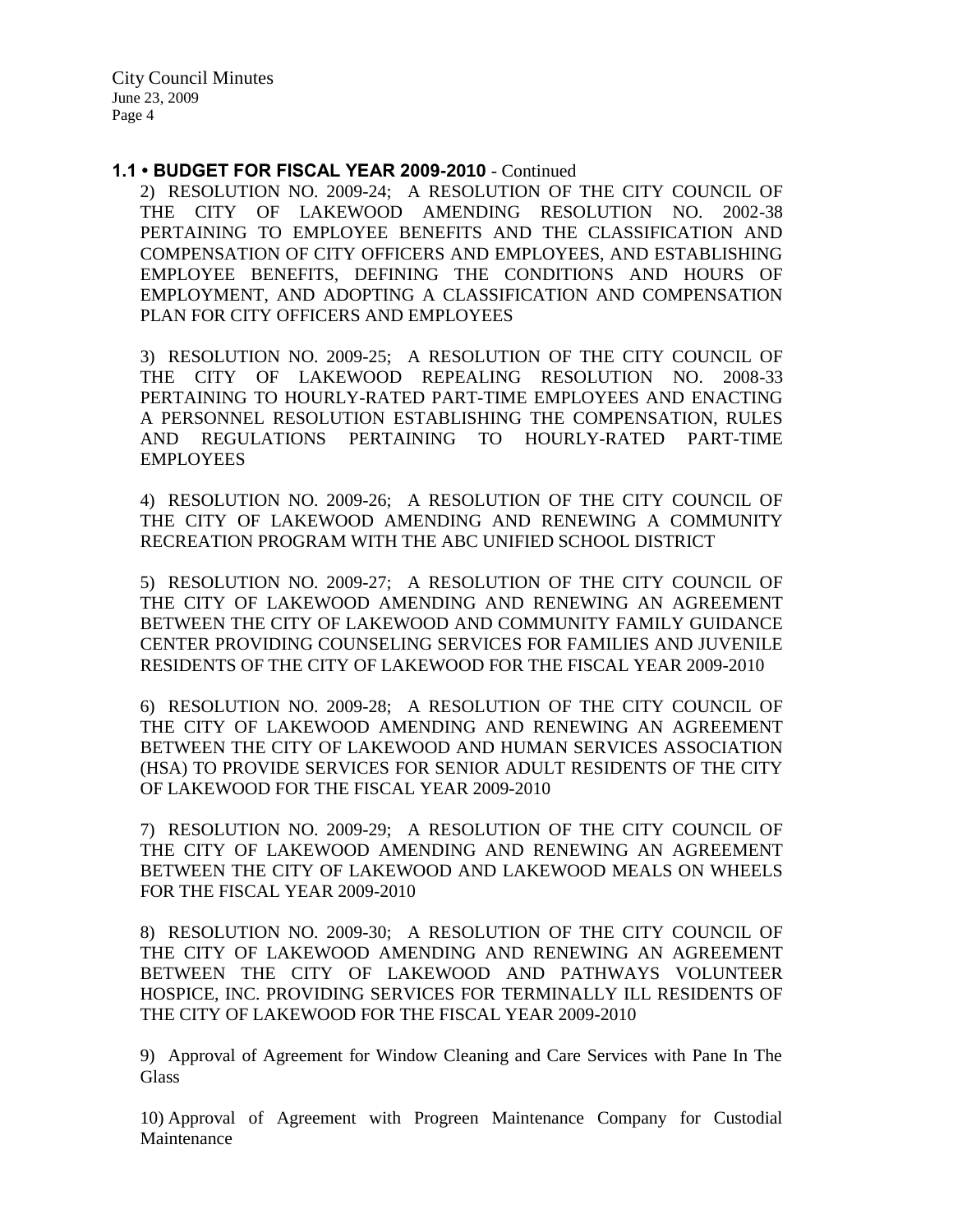## **1.1 • BUDGET FOR FISCAL YEAR 2009-2010** - Continued

11) Approval of Agreement with Trend Offset Printing for Catalog Publications

12) Approval of Agreements with TruGreen LandCare for Median Landscape Maintenance and Mowing Services

13) Approval of Professional Services Agreement with Dive/Corr, Inc. for Water Storage Facility Inspection

14) Approval of Agreement with ID Modeling for Water Hydraulic Model Maintenance

15) Approval of Agreement with Macro Automatics for SCADA Telemetry System Maintenance

16) Approval of Agreement with Water Well Supply for Maintenance of Water Production Facilities

17) Approval of Extension of Agreement for Engineering Services with Associated Soils Engineering

18) Approval of Extension of Agreement for Construction Management/Inspection Services with BDA Associates

19) Approval of Amendment to Agreement with BioClean Environmental Services, Inc. for Environmental Engineering and Storm Water Compliance Services

20) Approval of Extension of Agreement for Hardscape Maintenance with CJ Construction

21) Approval of Amendment to Agreement for Emergency Services with Har-Bro, Inc.

22) Approval of Agreement for Elevator Maintenance Services with Liftech Elevator **Services** 

23) Approval of Extension of Agreement for Transportation Planning and Engineering Services Agreement with LSA Associates, Inc.

24) Approval of Agreement for Electrical Contracting Services with Moore Electrical **Contracting** 

25) Approval of Amendment to the Agreement with Musco Lighting for Athletic Field Lighting Services

26) Approval of Extension of Agreement for Engineering and Traffic Survey Services with Newport Traffic Studies

27) Approval of Amendment to Agreement for Engineering Services with Reedcorp Engineering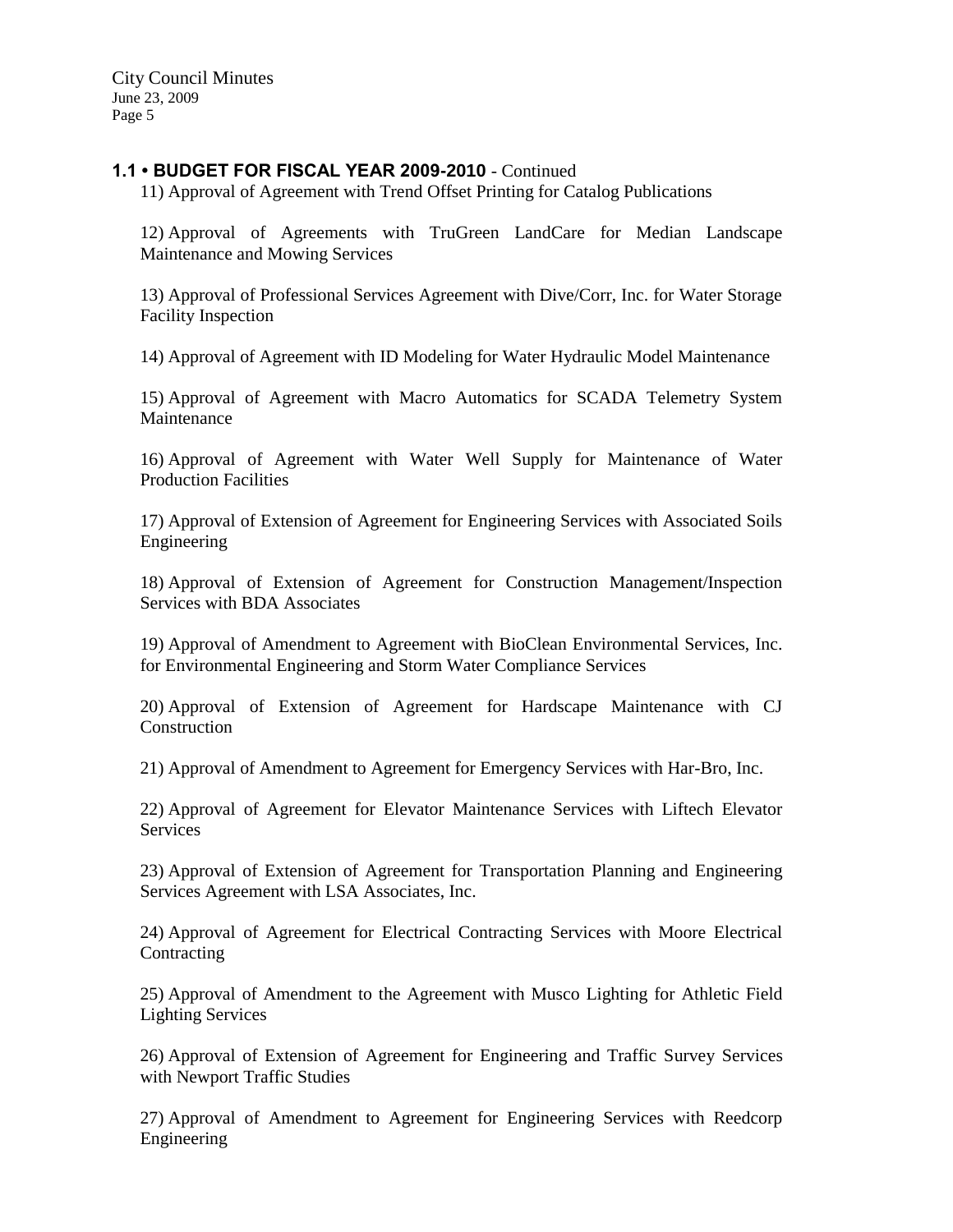### **1.1 • BUDGET FOR FISCAL YEAR 2009-2010** - Continued

28) Approval of Extension of Agreement for Environmental Services with S.C.S. **Consultants** 

29) Approval of Amendment to Agreement for Animal Control Services with SEAACA

30) Approval of Extension of Agreement for Street Banner Marketing Program with Sierra Installations, Inc.

31) Approval of Agreement for Hardscape Maintenance Services with Silvia Construction, Inc.

32) Approval of Amendment to Agreement for HVAC Preventative Maintenance Services with Velocity Air Engineering

33) Approval of Agreement for Document Imaging System Maintenance and Support

34) Approval of Renewal of Agreement for Safety Consulting Services with Pacific EH&S Services, Inc.

35) Approval of Amendment to Agreement for Helicopter Maintenance with STEAM Aircraft

36) Approval of Agreement for Page Composition, Printing and Preparation for Mailing of the City Newsletter

37) Approval of Marketing and Design Services Agreement with Slover and Kinsbursky

38) Approval of Renewal of Agreement with Fair Housing Consulting Services

39) Approval of Extension of Reimbursement Agreement for Long Beach Transit Fixed Route and Dial-A-Lift Services

40) Approval of Amendment to Agreement for Information Technology Support with Brea IT

COUNCIL MEMBER VAN NOSTRAN MOVED AND VICE MAYOR ESQUIVEL SECONDED TO APPROVE ITEMS 1.1.B THROUGH 1.1.E.40. UPON ROLL CALL VOTE, THE MOTION WAS APPROVED:

AYES: COUNCIL MEMBERS: Van Nostran, DuBois, Croft, Esquivel and Rogers NAYS: COUNCIL MEMBERS: None

. . .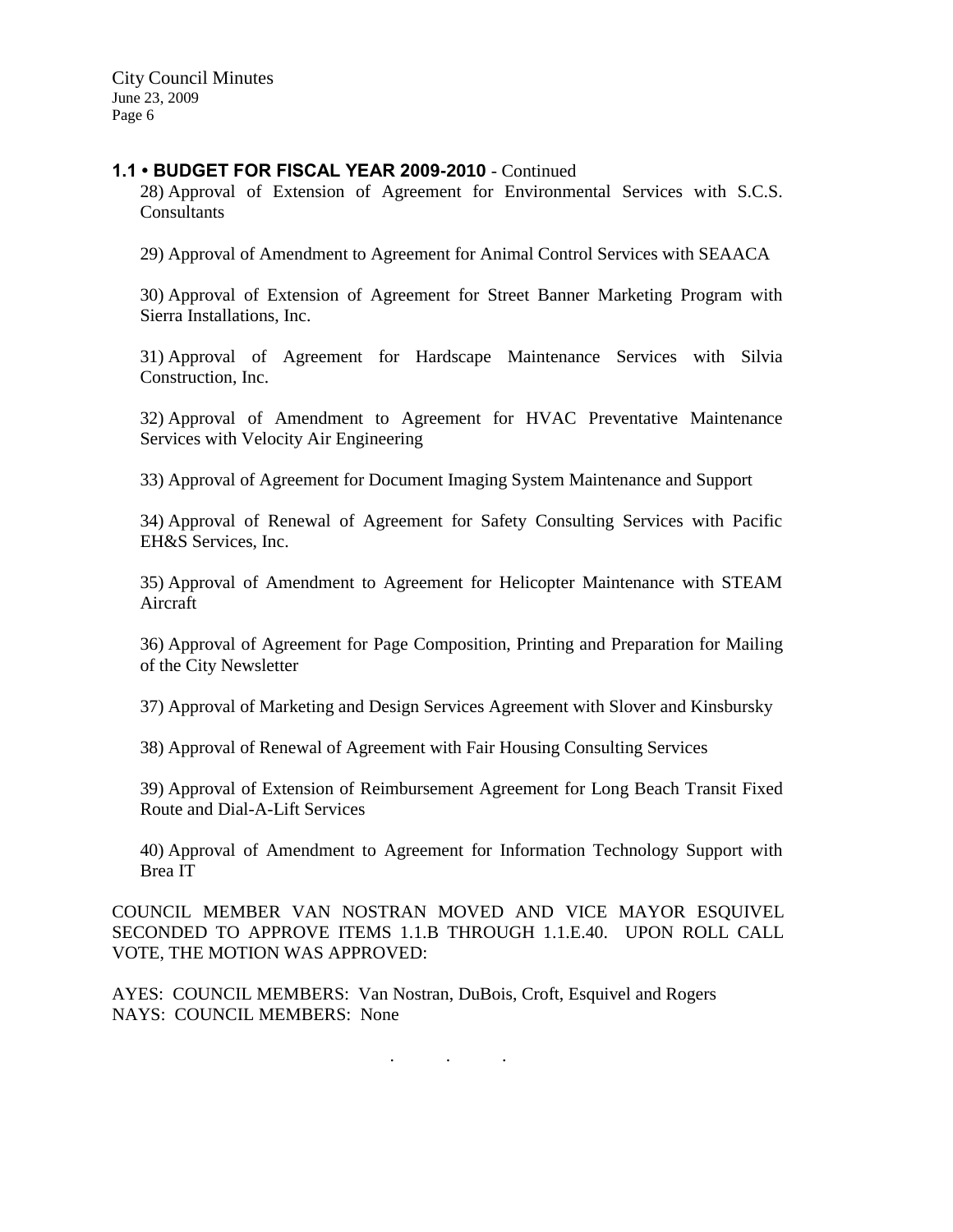# **1.2 • AMENDMENTS TO PERMIT FEES UNDER THE UNIFORM BUILDING, PLUMBING, ELECTRICAL AND MECHANICAL CODES**

Community Development Director Jack Gonsalves made a presentation based on the memo in the agenda and stated a review of the fees charged for permits, inspections and plan check services had shown that not only were Lakewood fees significantly lower than other local cities and the Los Angeles County fees, but were too low to cover the cost to provide the actual service. The proposed fee increase would not bring fees up to the level charged by other agencies, but would cover the cost for the contract services provided by County building inspectors and plan checkers. It was the recommendation of staff that the City Council adopt the proposed resolution to increase plan check, building, plumbing, electrical, mechanical, grading and other miscellaneous permits by 11 percent, effective September 1.

Mayor Rogers opened the public hearing at 8:14 p.m. and called for anyone in the audience wishing to address the City Council on this matter. There was no response.

RESOLUTION NO. 2009-32; A RESOLUTION OF THE CITY COUNCIL OF THE CITY OF LAKEWOOD ADOPTING AMENDMENTS TO PERMIT FEES UNDER THE UNIFORM BUILDING, PLUMBING, ELECTRICAL AND MECHANICAL CODES AND SCHEDULING A HEARING ON THE ADOPTION OF SAID RESOLUTION BEFORE THE CITY COUNCIL IN THE LAKEWOOD COUNCIL CHAMBERS AT 5000 CLARK AVENUE, LAKEWOOD, CALIFORNIA, AT 7:30 P.M. ON JUNE 23, 2009

COUNCIL MEMBER DUBOIS MOVED AND COUNCIL MEMBER CROFT SECONDED TO ADOPT RESOLUTION NO. 2009-32. UPON ROLL CALL VOTE, THE MOTION WAS APPROVED:

AYES: COUNCIL MEMBERS: Van Nostran, DuBois, Croft, Esquivel and Rogers NAYS: COUNCIL MEMBERS: None

**2.1 • RESOLUTION CHALLENGING THE CONSTITUTIONALITY OF STATE SEIZURE OF LOCAL STREET MAINTENANCE AND REDEVELOPMENT FUNDS**

. . .

Deputy City Manager Lisa Novotny made a brief presentation based on the memo contained in the agenda and reported that the Governor's proposed budget for fiscal year 2009-2010, included a proposal to transfer local gas taxes to the State general fund, jeopardizing the ability of cities to maintain streets, bridges, traffic signals and other traffic safety facilities. The seizure of redevelopment tax increment funding was also included in the Governor's proposal. She stated the City had been asked to join with the League of California Cities, the California Redevelopment Association, and other cities and counties in supporting litigation challenging the constitutionality of the seizure of local funds.

City Attorney Steve Skolnik stated that although the proposed resolution speaks of supporting litigation, there were no specific financial resources committed, and that should that become necessary, a proposal would be brought back to the City Council for approval.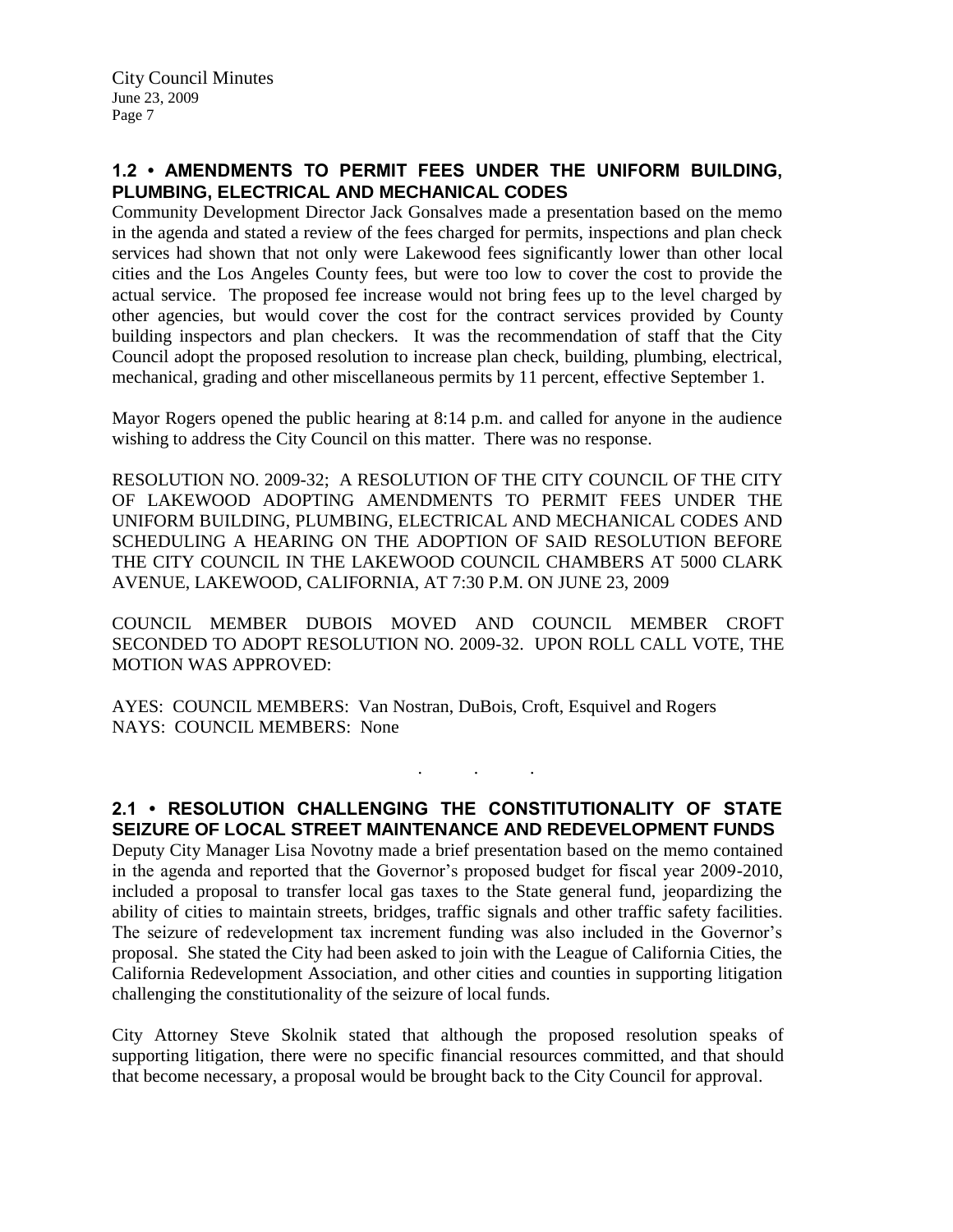### **2.1 • RESOLUTION CHALLENGING THE CONSTITUTIONALITY OF STATE SEIZURE OF LOCAL STREET MAINTENANCE AND REDEVELOPMENT FUNDS** - Continued

RESOLUTION NO. 2009-33; A RESOLUTION OF THE CITY OF LAKEWOOD AUTHORIZING THE CITY ATTORNEY TO COOPERATE WITH THE LEAGUE OF CALIFORNIA CITIES, THE CALIFORNIA REDEVELOPMENT ASSOCIATION, OTHER CITIES AND COUNTIES IN LITIGATION CHALLENGING THE CONSTITUTIONALITY OF ANY SEIZURE BY STATE GOVERNMENT OF THE CITY'S STREET MAINTENANCE AND REDEVELOPMENT FUNDS

COUNCIL MEMBER DUBOIS MOVED AND COUNCIL MEMBER VAN NOSTRAN SECONDED TO ADOPT RESOLUTION NO. 2009-33. UPON ROLL CALL VOTE, THE MOTION WAS APPROVED:

AYES: COUNCIL MEMBERS: Van Nostran, DuBois, Croft, Esquivel and Rogers NAYS: COUNCIL MEMBERS: None

At 8:20 p.m., the Regular Meeting of the City Council was recessed for the Meeting of the Lakewood Redevelopment Agency. At 8:25 p.m., the City Council Meeting was reconvened.

. . .

. . .

# **2.2 • AMENDMENT NO. 20 TO THE REDEVELOPMENT PLAN FOR LAKEWOOD TOWN CENTER REDEVELOPMENT PROJECT AREA NO. 1**

Administrative Services Director Diane Perkin gave a brief report based on the memo in the agenda and stated in order to provide increased flexibility in operations, staff was proposing an amendment to the Redevelopment Plan for Redevelopment Project Area No. 1 that would eliminate the time to incur debt. It was the recommendation of the Lakewood Redevelopment Agency that the City Council introduce the proposed ordinance to amend the Redevelopment Plan.

ORDINANCE NO. 2009-3; AN ORDINANCE OF THE CITY OF LAKEWOOD AMENDING THE REDEVELOPMENT PLAN FOR THE LAKEWOOD REDEVELOPMENT PROJECT AREA NO. 1 BY ADOPTION OF AMENDMENT NO. 20

COUNCIL MEMBER VAN NOSTRAN MOVED AND COUNCIL MEMBER CROFT SECONDED TO INTRODUCE ORDINANCE NO. 2009-3. UPON ROLL CALL VOTE, THE MOTION WAS APPROVED:

. . .

AYES: COUNCIL MEMBERS: Van Nostran, DuBois, Croft, Esquivel and Rogers NAYS: COUNCIL MEMBERS: None

**ORAL COMMUNICATIONS:** None